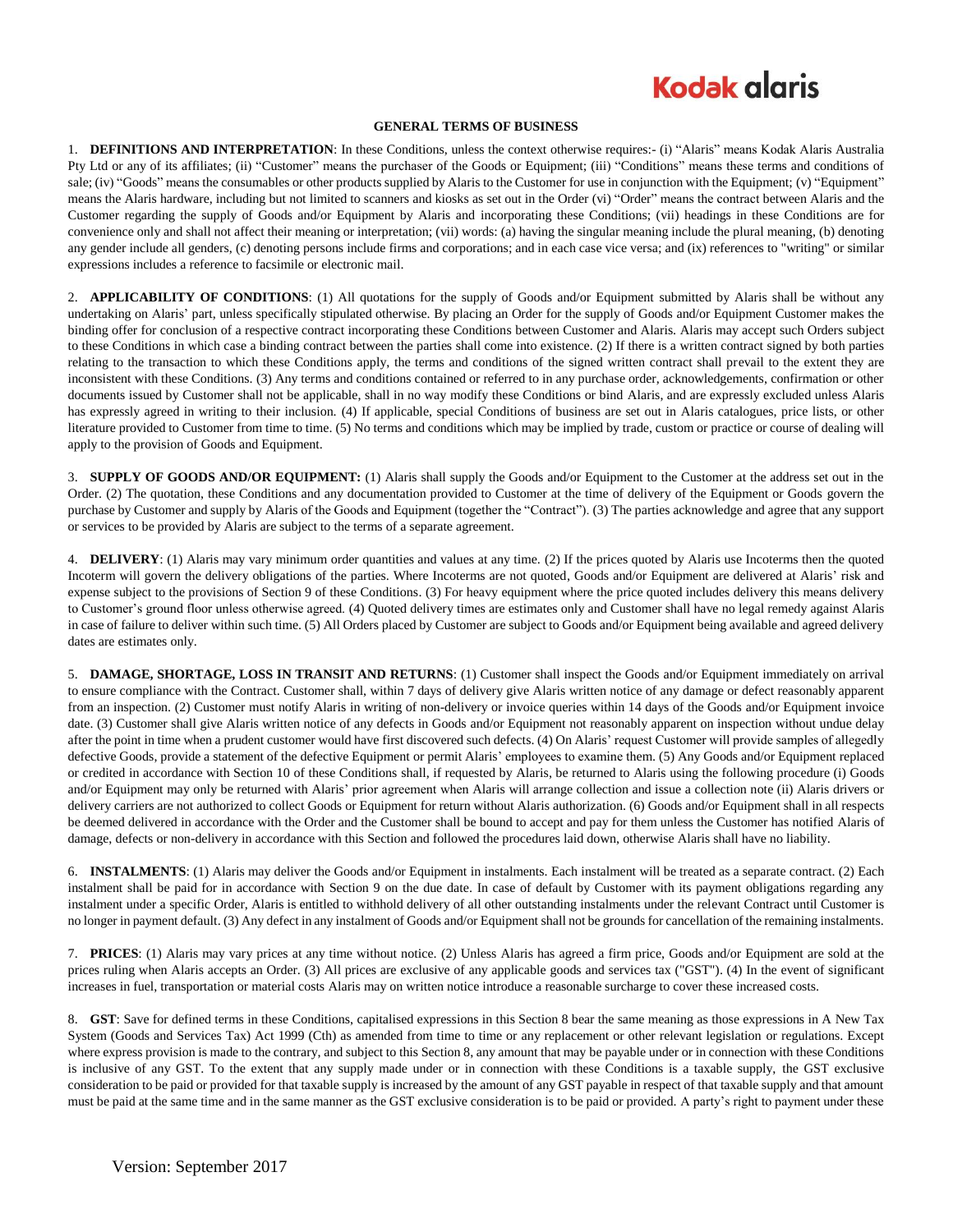# **Kodak glgris**

Conditions is subject to a valid tax invoice being delivered to the party who is the recipient of the taxable supply. To the extent that one party is required to reimburse another party for costs incurred by the other party, those costs do not include any amount of GST in respect for which the party is entitled to claim as an Input Tax Credit.

9. **PAYMENT TERMS AND INTEREST**: (1) Payment is due on or before the date stated on Alaris' invoice. (2) Unless otherwise agreed all quoted prices are net and shall be paid by electronic funds transfer without any deduction or setoff. (3) Time for payment is of the essence of the Contract. (4) Alaris may appropriate any payments received that do not refer to a particular invoice to any outstanding invoice. (5) If any amount is not paid by the due date stipulated in the relevant invoice, irrespective of whether the Contract has terminated or not, Customer must pay interest (accrued daily) on any overdue amounts payable to Alaris at the rate of 5% above the Reserve Bank of Australia Cash Rate.

10. **PASSING OF RISK AND OWNERSHIP**: (1) If the prices quoted by Alaris use Incoterms then the quoted Incoterm will govern the passing of risk in the Goods. Where Incoterms are not quoted risk of loss of, or damage to, the Goods and/or Equipment shall pass to the Customer on the (i) date of delivery to the Alaris logistics partner or (ii) date which the Goods and/or Equipment reach the Customer site, whichever is the soonest. (2) Ownership of the Goods and/or Equipment shall not pass on to the Customer together with the risk; however, ownership shall pass from Alaris before Alaris has received full payment for the relevant Goods and/or Equipment plus GST in cleared funds and no other sums whatever shall be due from the Customer to Alaris. (3) Until ownership passes, the Customer shall hold the Goods and/or Equipment on a fiduciary basis as bailee for Alaris. The Customer shall store the Goods and/or Equipment (at no cost to Alaris) separately from all other goods in its possession in such a way that they are clearly identified as Alaris' property. On Alaris' request the Customer shall promptly inform Alaris of the location of the Goods and/or Equipment. (4) Until ownership of the Goods and/or Equipment passes from Alaris the Customer shall upon request deliver up to Alaris any Goods and/or Equipment owned by Alaris. If the Customer fails to deliver the Goods and/or Equipment Customer irrevocably authorizes Alaris and its representatives to enter any premises where Alaris reasonably believes the Goods and/or Equipment to be situated to repossess them at the Customer's expense. (5) In the event Customer defaults in any payment under the Contract, Alaris is entitled at any time to recover and retake possession of the Goods and/or Equipment. For this purpose, Customer must grant all reasonable access rights and Alaris shall be entitled to do all things required to secure possession. In relation to the Goods and/or Equipment repossessed by Alaris, Alaris may, in its sole discretion, resell or otherwise exercise any of its rights (conferred by common law, contract, statute or in any other way) as owner and/or unpaid seller of those Goods and/or Equipment. In such an event, Customer is not entitled to claim damages or bring any action against Alaris for the breach of contract or otherwise.

11. **PERSONAL PROPERTY SECURITIES ACT**: (1) Customer must do all things reasonably required by Alaris to give effect to the terms of the Contract including anything necessary for the purposes of (i) ensuring that Alaris' Security Interest (as that term is defined in the Personal property Securities Act 2009 (Cth)) over the Goods and/or Equipment for payment of money owing to Alaris in connection with the Contract is enforceable, perfected and otherwise effective (ii) enabling registration or giving notification in connection with Alaris' Security Interest so that Alaris' Security Interest has priority, or (iii) exercising Alaris' rights in connection with its Security Interest over the Goods and/or Equipment. (2) Customer waives its right to receive any verification statement (or notice of any verification statement) in respect of any financing statement or financing change statement relating to any Security Interest in favour of Alaris created under or in connection with the Contract. Further, Alaris and Customer contract out of the Customer's right to receive any notice under section 130, section 135 and any other relevant sections of the Personal Property and Securities Act 2009 (Cth) and the right to receive any statement and account under section 132, section 157 and any other relevant sections of that Act. (3) Customer must not obliterate, remove or deface identification marks, tracking devices, labels, barcodes or notices on the Goods and/or Equipment.

12. **WARRANTY**: (1) Alaris warrants that (i) it has the right to sell the Goods and Equipment to the Customer; and (ii) at the time of delivery to the Customer location, the Goods and/or Equipment shall materially correspond with their specification and be free from defects in material and workmanship for a period of twelve (12) months from the handover of the relevant Goods and/or Equipment to the Customer or except to the extent otherwise agreed in writing with Alaris. (2) All warranties, conditions or other terms (whether express or implied by statute, common law or arising from conduct or a previous course of dealing or trade custom or usage) as to quality, fitness for any particular purpose, merchantability, are to the fullest extent permitted by law, excluded from the Contract. (3) Subject to any exclusions of Alaris' liability for defects pursuant to these Conditions in case of any warranty claims by Customer due to delivery of defective Goods/Equipment by Alaris, Alaris shall only be obliged to, at its discretion, repair, replace or credit to Customer the full price paid for the Goods and/or Equipment that directly gave rise to the relevant warranty claim and any other claims by Customer. In particular, any liability of Alaris for minor defects (i.e. defects not materially impairing the use of the relevant Goods and/or Equipment by Customer) shall be excluded. (4) Alaris' warranty shall not apply in relation to any defect arising from fair wear and tear, the acts, omissions, negligence or defaults of the Customer or the Customer's employees or agents, failure to comply with operating instructions or other recommendations of Alaris as to the storage, handling and/or use of the Goods or Equipment, wilful damage, use not in accordance with the purpose for which they were designed, abnormal working conditions, misuse or alteration or repair of the Goods or Equipment other than by persons authorised by Alaris. (5) The rights of Customer hereunder are not transferable.

13. **LIMITATION OF LIABILITY**: (1) If not expressly provided for otherwise in these Conditions, in no event, whether in contract, tort (including in either case negligence), misrepresentation (other than fraudulent misrepresentation), breach of statutory duty or otherwise pursuant to the Contract, shall Alaris be liable for any loss of profits, anticipated savings, revenue, business, loss or corruption of data, loss of use, loss of goodwill, loss due to delay or any indirect or consequential loss or damage whatsoever. (2) Alaris' sole liability for breach of the warranty set out in Section 12 above, is, at Alaris' option, limited to the repair, replacement or crediting of the full price paid for the Goods and/or Equipment that directly gave rise to the claim. (3) Subject to (1) and (2), Alaris' aggregate liability for all other claims, whether in contract, tort (including in either case negligence), misrepresentation (other than fraudulent misrepresentation), breach of statutory or equitable duty or otherwise pursuant to the Contract, shall be limited to the net price paid by the Customer for the specific Goods and/or Equipment giving rise to the claim. (4) Nothing in the Contract shall be deemed to exclude or limit Alaris' liability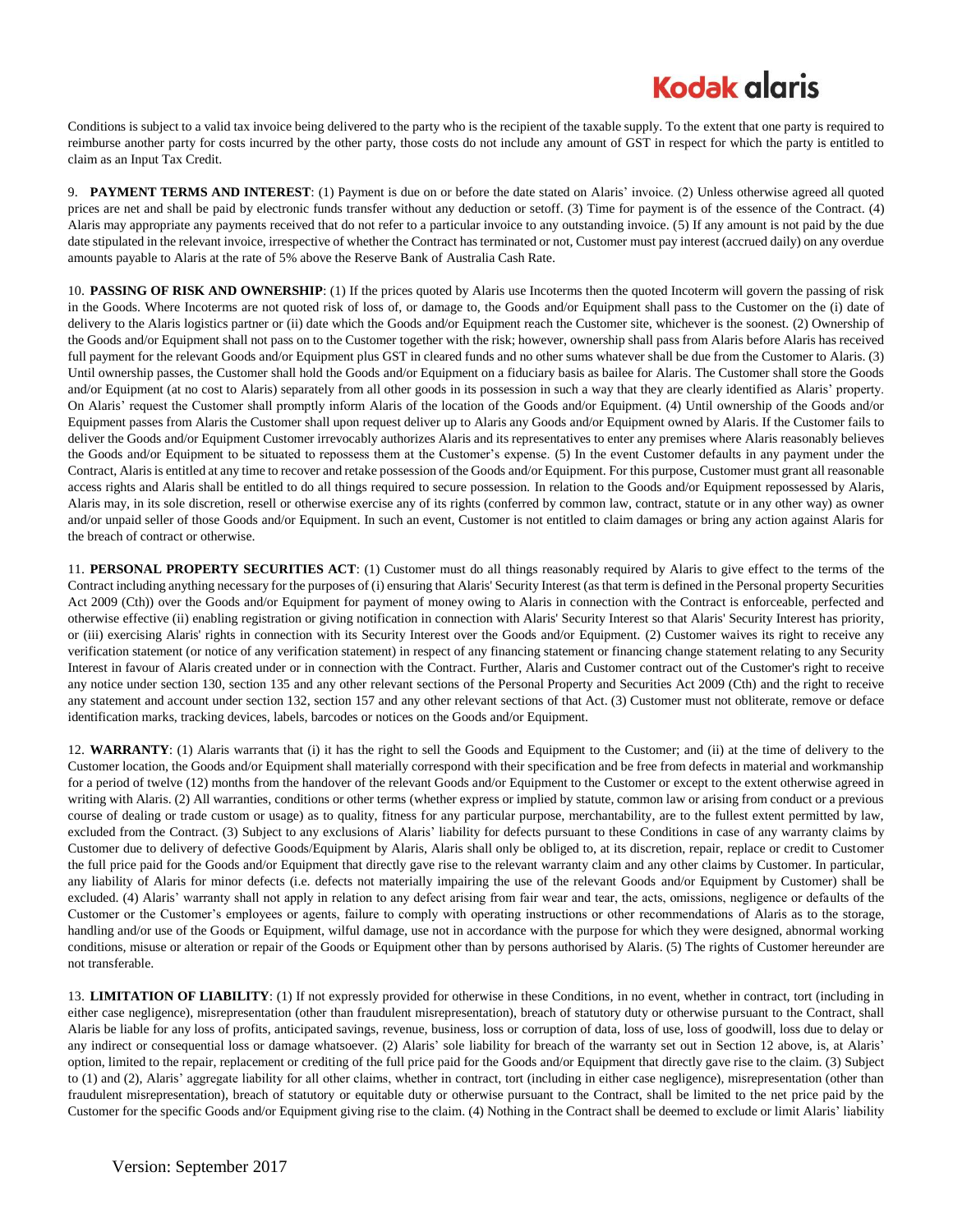## **Kodak glaris**

in respect of: (i) Loss or damage caused by wilful misconduct or gross negligence of Alaris or Alaris' officers, employees, agents or contractors; (ii) Injuries to or death of any person, caused by negligence of Alaris or Alaris' officers, employees, agents or contractors; or (iii) any other liability which cannot be excluded at law. (5) Any claim for loss or damages (except a claim for damages arising out of (4) must be notified to Alaris within twelve (12) months as from the date on which the damage was caused, failing which such claim is deemed to be waived. (6) Alaris will not be liable for any defect arising from fair wear and tear to the Goods and/or Equipment.

14. **SAFETY INFORMATION**: (1) Where the Goods and/or Equipment are for use by the Customer in a business environment or are for resale, to a subsequent purchaser, Customer shall ensure that all safety information relating to the Goods and/or Equipment provided by Alaris is passed to the Customer's employees and/or end user purchasers. (2) The Customer shall not alter, mask or remove any safety information from the Goods or Equipment.

15. **LIMITATION:** (1) Customer shall comply with all laws, regulations and rules administered by any governmental authority, agency, regulatory body or other entity exercising regulatory powers or functions, including but not limited to the United Nations Security Council, the United States of America, the United States Department of the Treasury's Office of Foreign Assets Control ("OFAC"), the United States Department of State, the European Union, the United Kingdom, Her Majesty's Treasury, Hong Kong, the Hong Kong Monetary Authority, the Department of Foreign Affairs and Trade or other sanctions authority, imposing trade, economic or financial sanctions or trade embargoes ("Economic Sanctions Laws"). (2) Customer agrees that it shall not, and shall not permit any third parties to, directly or indirectly, participate in any transaction involving: (i) any country, territory or other jurisdiction that is subject to any Economic Sanctions Laws; (ii) any person that is the target or subject of any Economic Sanctions Laws; or (iii) any violation of any Economic Sanctions Laws. Without limiting the generality of the forgoing, Customer shall not, and shall not permit any third parties to, directly or indirectly, export, re-export, transship, release or otherwise deliver any products sold under this Contract, or any portion thereof, to any country or other jurisdiction that is subject to, or in any way which is prohibited by, any Economic Sanctions Laws. (3) Without limiting the foregoing, Customer expressly acknowledges that it shall not order, trade, sell, otherwise dispose or engage in any economic activity relating to Alaris Good and/or Equipment either directly or indirectly in: (i) Iran; (ii) Sudan; (iii) North Korea; (iv) Syria; (v) Cuba; (vi) Belarus; (vii) Zimbabwe; (viii) Myanmar (Burma); (ix) the Crimea and Sevastopol Regions (Ukraine); and (x) the military/defence/energy sectors in Russia.

16. **FIRMWARE:** (1) In relation to any Alaris firmware supplied as part of the Goods or Equipment ("Firmware"), Alaris grants to Customer a nonexclusive, non-transferrable licence to use the Firmware only as part of the Goods and/or Equipment. (2) Customer shall not: (i) copy (except to the extent permissible under applicable law which is not capable of exclusion by contract), reproduce, translate, adapt, vary or modify the Firmware; or (ii) attempt to use the Firmware with any products other than the Goods or Equipment. (3) The licence granted under this Section 16 does not grant any automatic rights to obtaining future updates, upgrades or supplements of the Firmware. If updates, upgrades or supplements of the Firmware are provided, use is governed by these Conditions as amended from time to time. (4) Alaris may make use of third party software in the Firmware and Customer acknowledges that notwithstanding the foregoing, use of some third party materials may be subject to other terms and conditions. (5) Any additional software supplied to be used with the Goods and/or Equipment shall be subject to the terms of an Alaris License Agreement in which case the license terms and conditions shall apply to such software.

17. **INTELLECTUAL PROPERTY**: (1) All intellectual property rights meaning all inventions, patents, registered designs, design rights, data base rights, copy rights, know-how, trademarks, trade secrets and all other intellectual property rights, and the applications for any of the same and any rights or forms of protection of a similar nature and having equivalent or similar effect to any of them which may subsist anywhere in the world ("Intellectual Property Rights") associated with or relating to the Goods and/or Equipment belong to Alaris and its licensors and Customer shall not acquire any rights, title or interest in such Intellectual Property Rights. (2) The Customer is not entitled to exercise and shall not purport to be entitled to exercise any rights, powers, privileges and immunities conferred on the proprietor of any intellectual property rights subsisting in or associated with the Goods and/or Equipment, including the right to sue for damages or other remedies in respect of any infringement. (3) Customer shall keep confidential and not disclose to third parties information, drawings, designs or manuals received from Alaris in relation to an Order or the Goods and either marked as "confidential" or "proprietary" or which should reasonably be considered to be confidential. (4) Customer must advise Alaris immediately if it becomes aware of any unauthorised use, or attempted use, by any person of Alaris' Intellectual Property Rights.

18. **INDEMNIFICATION:** (1) Customer shall (i) not cause or permit any third party to cause any damage or endanger the Intellectual Property Rights of Alaris; and (ii) without prejudice t any other rights of Alaris, indemnify Alaris for any loss suffered by Alaris by reason of any use by Customer, Customer's employees, agents or customers, of Intellectual Property Rights of Alaris other than in accordance with the Contract. (2) Customer shall without prejudice to any other rights of Alaris, indemnify Alaris for any loss suffered by Alaris, howsoever arising, by reason of Customer's breach of its obligations pursuant to Section 6 above. (3) In the event of a claim, or notification of an intention to make a claim, which may reasonably be considered likely to give rise to a liability under this indemnity ("Claim"), Customer shall: (i) as soon as reasonably practicable, give written notice of the Claim to Alaris specifying the nature of the Claim in reasonable detail; and (ii) not make any admission of liability, agreement or compromise in relation to the Claim. (4) Customer shall not, except with the prior written consent of Alaris, consent to entry of any judgment or enter into any settlement that does not include as an unconditional term the giving by the claimant or plaintiff to Alaris and its affiliates a release from all liability and blame with respect to the Claim.

19. **CONFIDENTIAL INFORMATION.** (1) All non-public, confidential or proprietary information of Alaris, including but not limited to, specifications, samples, patterns, designs, plans, drawings, documents, data, business operations, pricing, discounts or rebates, disclosed by Alaris in connection with the Contract, whether disclosed orally or disclosed or accessed in written, electronic or other form or media, and whether or not marked, designated or otherwise identified as "confidential," shall be deemed to be confidential, to be used solely for the purpose of performing under the Contract and may not be disclosed or copied unless authorized in advance by Alaris in writing. (2) Upon Alaris' request, Customer shall promptly return all documents and other materials received from Alaris and delete any copies made thereof. (3) Alaris shall be entitled to apply for injunctive relief for any violation of this Section. (4) This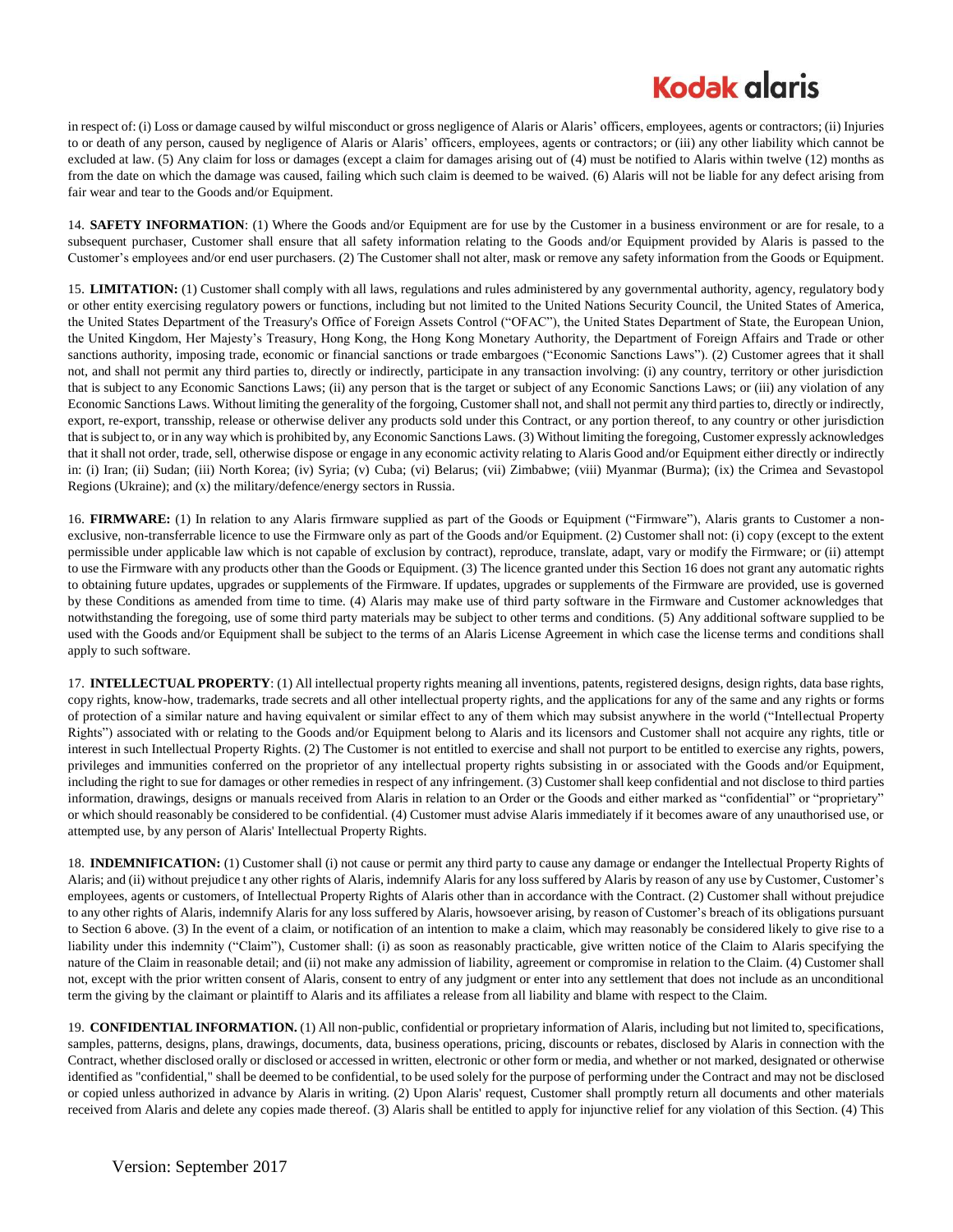# **Kodak glaris**

Section does not apply to information that is: (i) in the public domain; (ii) known to Customer at the time of disclosure; (iii) rightfully obtained by Customer on a non-confidential basis from a third party; or (iv) is required to be disclosed by any applicable law or by order of any Court of competent jurisdiction or any government body, agency or regulatory body, provided that the receiving party shall use all reasonable endeavours to give the disclosing party as much written notice of the disclosure as it reasonably can to enable the disclosing party to seek a protective order or other action protecting the confidential information from disclosure.

20. **DATA PROTECTION**: (1) Each party will comply with its obligations in terms of laws and regulations relating to the protection or disclosure of personal data, sensitive data, or such other data which is deemed to be 'personal' pursuant to applicable data protection law in force from time to time, including the Privacy Act 1988 (Cth). (2) Each party shall indemnify, defend and hold the other party harmless against claims resulting from or in connection with the indemnifying party's non-observance or insufficient observance of such obligations or any of its obligations in this Section 20.

21. **TERMINATION**: (1) Without prejudice to its other rights, Alaris may terminate the Contract immediately by written notice to the Customer in the event that (i) the Customer fails to pay any sums due under and in accordance with the terms of this Contract; (ii) the Customer breaches any terms of the Contract; (iii) the Customer is unable to pay its debts as they fall due, passes a resolution for winding up (other than for the purposes of a solvent amalgamation or reconstruction) or if a court of competent jurisdiction makes an order to that effect, enters into a receivership or liquidation or otherwise ceases to carry on business or an analogous event occurs to Customer in any jurisdiction; (iv) there is an event pursuant to Section 24 (7) where such event has persisted for more than 14 days; or (v) pursuant to Section 22 (2). (2) On termination for whatever reason, Alaris shall be entitled to de-install and remove any Equipment belonging to it from the Customer's possession at the Customer's expense. Customer shall render all assistance necessary relating to the de-installation and removal and shall be liable to Alaris for any reasonable costs incurred. Furthermore, Customer is obliged to return all benefits conferred upon Customer under the terminated Contract to Alaris and compensate Alaris for any damages resulting from the termination of the Contract by Alaris.

22. **MAJOR BUSINESS CHANGE**: (1) If in the reasonable opinion of Alaris there is or is likely to be a major change in the business operations of Alaris which has or could have an adverse impact on the viability of the provision of the Goods and/or Equipment to be supplied to the Customer ("Major Business Change"), Alaris may notify the Customer and Alaris and the Customer must meet and discuss in good faith whether the provisions of any agreement between Alaris and the Customer need to be varied. (2) In the event that the parties cannot agree in good faith on such contract variations within a period of 30 days, then either party has the right to terminate the Contract between them. (3) Unless otherwise agreed by Alaris and the Customer in writing, the rights and obligations of the parties which have arisen prior to termination shall not be affected and shall stay in full force and effect. For the avoidance of doubt, with effect from the date of termination, Alaris shall have no obligation to supply or deliver any Goods and/or Equipment under the relevant Contract anymore (4) Neither party will be entitled to claim or receive compensation from the other party.

23. **ANTI-BRIBERY:** (1) In this Section, Anti-Bribery Laws means any anti-corruption, anti-bribery or anti-kickback laws or regulations of the laws in the country where the Goods and/or Equipment are being provided (the "Country Laws"), the Bribery Act and/or the FCPA; Associated Person means in relation to any entity, a person who (by reference to all the relevant circumstances) provides Goods and/or Equipment for or on that entity's behalf in any capacity and including, without limitation, employees, agents, subsidiaries, representatives and subcontractors; Bribery Act means the UK Bribery Act 2010 (as amended from time to time); and FCPA means the US Foreign Corrupt Practices Act 1977 (as amended from time to time). (2) Customer shall not, and shall procure that its Associated Persons do not, in connection with the performance of its obligations under the Contract, engage in any activity which (i) constitutes an offence under Country Laws; (ii) would constitute an offence under the FCPA if it were carried out in the US; or (iii) would constitute an offence under the Bribery Act if it were carried out in the UK. (3) Breach of this Section shall constitute a breach not capable of remedy and, without prejudice to any other remedy, entitle Alaris to terminate the Contract immediately. (4) Customer shall from time to time, at the reasonable request and reasonable cost of Alaris: (i) confirm in writing that it has complied with its obligations under this Section and provide any information reasonably requested by Alaris in support of such compliance; and (ii) permit Alaris to have such access to Customer's books, accounts and records (and to take such copies thereof) as reasonably necessary in order to verify compliance with this Section, and to meet with Customers' personnel as are relevant to the Contract to audit such compliance. (5) Customer shall promptly report to Alaris in writing upon becoming aware that it or any of its Associated Persons: (i) have received any request or demand for any undue financial or other advantage in connection with the performance of the Contract; or (ii) are the subject of any actual, pending or threatened police, judicial or regulatory investigation or proceedings in relation to any suspected breach of any Anti-Bribery Laws. (6) Customer shall indemnify Alaris against any losses, liabilities, damages, costs (including but not limited to legal fees) and expenses incurred by, or awarded against Alaris as a result of any breach of this Section by Customer.

24. **MISCELLANEOUS:** (1) Any notices sent to Alaris under these Conditions or any Order shall be sent to the attention of the Legal Department at [legal@Kodakalaris.com.](mailto:legal@Kodakalaris.com) (2) Provisions of these Conditions which by their nature should apply beyond their terms will remain in force after any termination or expiration of these Conditions or any Order. (3) If any term, provision or part thereof of these Conditions is invalid, illegal or unenforceable in any jurisdiction, such invalidity, illegality or unenforceability shall not affect any other term or provision of these Conditions or invalidate or render unenforceable such term or provision in any other jurisdiction. The invalid or unenforceable provision shall be replaced by a provision which comes closest to the economic effect of the invalid/unenforceable provision. (4) No waiver of any of the provisions of these Conditions or under any Order is effective unless explicitly set forth in writing and signed by Alaris. (5) No failure to exercise, or delay in exercising, any right, remedy, power or privilege arising from these Conditions or any Order operates, or may be construed, as a waiver thereof. No single or partial exercise of any right, remedy, power or privilege hereunder precludes any other or further exercise thereof or the exercise of any other right, remedy, power or privilege. (6) Customer shall not assign, transfer, delegate or subcontract any of its rights or obligations under the Contract without the prior written consent of Alaris. Any purported assignment or delegation in violation of this Section shall be null and void. No assignment or delegation shall relieve the Customer of any of its obligations hereunder. Alaris may at any time assign or transfer any or all of its rights or obligations under the Contract without Customer's prior written consent to any affiliate